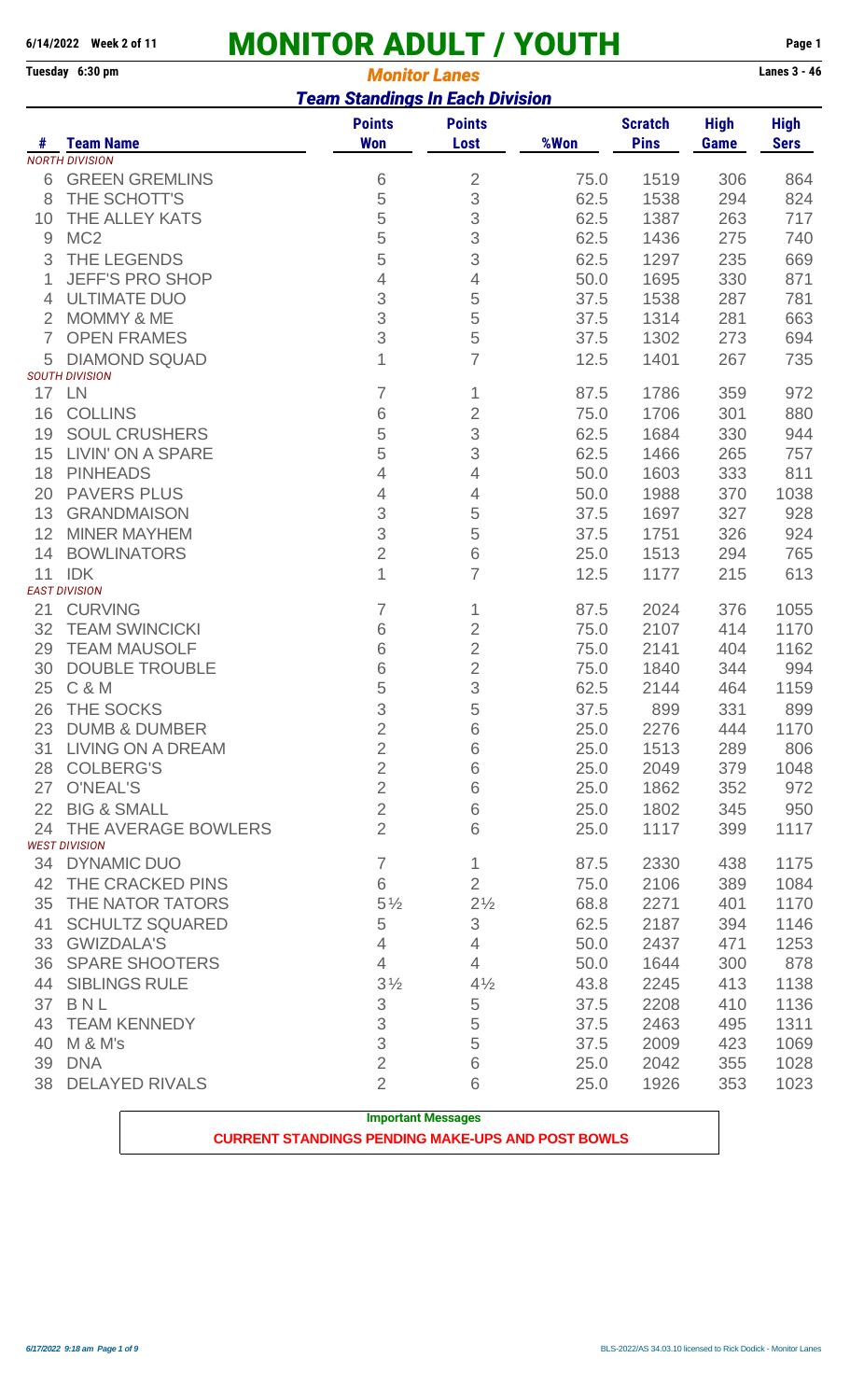#### *Season High Scores*

|                       | <b>Scratch Game</b>         |                 | <b>Scratch Series</b>  |     | <b>Handicap Game</b>   |     | <b>Handicap Series</b> |
|-----------------------|-----------------------------|-----------------|------------------------|-----|------------------------|-----|------------------------|
| Men                   | 279 Andy Gwizdala           |                 | 770 Andy Gwizdala      |     | 303 Brady Dodick       |     | 792 Kevin Schott       |
|                       | 269<br>James Kennedy        | 724             | Alex Ouellette         |     | 284 Andy Gwizdala      | 791 | <b>Chris Collins</b>   |
|                       | Alex Ouellette<br>268       | 699             | <b>Jeff Storrs</b>     | 283 | <b>Ethan McGinnis</b>  | 785 | Andy Gwizdala          |
|                       | Jeff Storrs<br>257          | 671             | Kyle Grandmaison       |     | 282 Michael VanDorn    | 777 | <b>Ethan McGinnis</b>  |
|                       | <b>Brady Dodick</b><br>256  | 657             | <b>Todd Demerese</b>   | 282 | John Malusi            | 764 | Mike Irving            |
|                       | 255<br>Ray White Jr.        | 653             | James Kennedy          | 281 | Ethan Swincicki        | 752 | Laren Neveau           |
|                       | Noah Colberg<br>241         | 640             | <b>Mike Schultz</b>    | 280 | Ray White Jr.          | 751 | <b>Brady Dodick</b>    |
|                       | <b>Nick Stewart</b><br>241  | 639             | <b>Desmond Malusi</b>  | 280 | Chris Collins          | 750 | Ethan Swincicki        |
|                       | John Malusi<br>237          | 637             | Noah Colberg           | 280 | James Kennedy          | 746 | <b>Jimmy Matthews</b>  |
|                       | 236<br>Kyle Grandmaison     | 630             | Ray White Jr.          | 279 | Samuel Rodriguez       | 736 | Daniel Malusi          |
| Women                 | Abby Irving<br>213          | 567             | Michelle Michalski     | 282 | Abby Irving            | 759 | Judy Sheehan           |
|                       | 192 Michelle Michalski      | 550             | Sara Mausolf           | 266 | <b>Shelby Archer</b>   | 757 | Sara Mausolf           |
|                       | 191<br>Sara Mausolf         | 499             | Pat O'Neil             | 263 | Helena Maziarz         | 709 | <b>Shelby Archer</b>   |
|                       | 190 Madison Sursely         | 493             | <b>Madison Sursely</b> | 260 | Sara Mausolf           | 703 | <b>Kelly Tobias</b>    |
|                       | 186<br><b>Shelby Archer</b> | 488             | Jennifer Colberg       | 259 | <b>Judy Sheehan</b>    | 675 | Abby Irving            |
|                       | 186<br>Pat O'Neil           | 469             | <b>Shelby Archer</b>   | 249 | <b>Madison Sursely</b> | 675 | Michelle Michals       |
|                       | 185 Helena Maziarz          | 468             | Abby Irving            | 243 | Pat O'Neil             | 671 | Jennifer Colbero       |
|                       | Jennifer Colberg<br>177     | 447             | Judy Sheehan           | 238 | Jennifer Colberg       | 670 | Pat O'Neil             |
|                       | Judy Sheehan<br>155         | 429             | Helena Maziarz         | 237 | <b>Kelly Tobias</b>    |     | 670 Madison Sursely    |
|                       | 138 Rebecca Michalski       | 397             | Rebecca Michalski      | 236 | Nicole Neveau          | 663 | Helena Maziarz         |
| <b>YOUTH DIVISION</b> |                             |                 |                        |     |                        |     |                        |
|                       | <b>Scratch Game</b>         |                 | <b>Scratch Series</b>  |     | <b>Handicap Game</b>   |     | <b>Handicap Series</b> |
| <b>Boys</b>           | 234 Jacob Swincicki         | 690             | Jacob Swincicki        |     | 296 Derrick Mausolf    |     | 819 Jacob Swincicki    |
|                       | 229<br>Cam Mausolf          | 658             | John Kennedy           | 280 | Cam Mausolf            | 765 | Cam Mausolf            |
|                       | 229<br>John Kennedy         | 612 Cam Mausolf |                        | 277 | Jacob Swincicki        | 745 | <b>Nate Stewart</b>    |
|                       | 223<br>Derrick Mausolf      |                 | 603 Landon Yurgaites   | 266 | Zach Revard            | 743 | Zach Revard            |
|                       | 214 Landon Yurgaites        | 560             | Caleb Colberg          | 259 | Josh Demerese          | 741 | <b>Derrick Mausolf</b> |
|                       | 212 Caleb Colberg           | 553             | <b>Nate Stewart</b>    | 256 | Nate Stewart           | 711 | <b>Cameron Frisch</b>  |
|                       | 195<br>Nathan Gwizdala      | 540             | <b>Cameron Frisch</b>  | 253 | <b>Brayden Hayes</b>   | 685 | John Kennedy           |
|                       | 192 Cameron Frisch          |                 | 522 Derrick Mausolf    | 253 | Cade O'Neil            | 681 | Landon Yurgaite        |
|                       | 192<br><b>Nate Stewart</b>  | 511             | Nathan Gwizdala        | 251 | Caleb Colberg          | 677 | Caleb Colberg          |
|                       | 190<br>Josh Demerese        | 491             | Jacob Young            | 249 | <b>Cameron Frisch</b>  | 673 | Nathan Gwizdal         |
|                       |                             |                 |                        | 249 | Nathan Gwizdala        |     |                        |
| Girls                 | Donna Freese<br>235         | 620             | Donna Freese           | 277 | <b>Lily Neveau</b>     |     | 754 Grace Bell         |
|                       | Shay-Lynne Schultz<br>200   | 550             | Shay-Lynne Schultz     | 269 | Donna Freese           | 730 | Lily Neveau            |
|                       | Alexia Malusi<br>199        | 527             | Alexia Malusi          | 268 | Caeli Schultz          | 722 | Donna Freese           |
|                       | 197<br>Lily Neveau          | 493             | Grace Bell             | 268 | Grace Bell             | 715 | Shay-Lynne Sch         |
|                       | Caeli Schultz<br>190        | 490 Lily Neveau |                        | 255 | Shay-Lynne Schultz     |     | 705 Alysandra Micha    |
|                       | <b>Grace Bell</b><br>181    | 461             | Caeli Schultz          | 251 | Joslynn Green          | 696 | Joslynn Green          |
|                       | 179 Keira Deuscher          |                 | 453 Keira Deuscher     | 250 | Keira Deuscher         | 695 | Caeli Schultz          |
|                       | 153 Alli Stoddard           | 406             | Ashley Young           | 250 | Alysandra Michalski    | 693 | <b>Riley Brewer</b>    |
|                       | 148 Riley Brewer            | 399             | <b>Riley Brewer</b>    |     | 249 Alli Stoddard      |     | 674 Alexia Malusi      |
|                       | 146 Ambria Tobias           | 370             | Alli Stoddard          |     | 248 Alexia Malusi      |     | 666 Keira Deuscher     |

#### *ADULT DIVISION*

|       |            | <b>Scratch Game</b>         |  |  |  |  |
|-------|------------|-----------------------------|--|--|--|--|
| Men   | 279        | Andy Gwizdala               |  |  |  |  |
|       | 268        | Alex Ouellette              |  |  |  |  |
|       | 256        | <b>Brady Dodick</b>         |  |  |  |  |
|       | 255        | Ray White Jr.               |  |  |  |  |
|       | 241        | Noah Colberg                |  |  |  |  |
|       | 237        | John Malusi                 |  |  |  |  |
|       | 236        | <b>Jeff Storrs</b>          |  |  |  |  |
|       | 231        | <b>Jimmy Matthews</b>       |  |  |  |  |
|       | 230        | <b>Desmond Malusi</b>       |  |  |  |  |
|       | 216        | <b>Chris Collins</b>        |  |  |  |  |
| Women | 213        | Abby Irving                 |  |  |  |  |
|       | 190        | <b>Madison Sursely</b>      |  |  |  |  |
|       | 189        | Michelle Michalski          |  |  |  |  |
|       | 189        | Sara Mausolf                |  |  |  |  |
|       | 186        | <b>Shelby Archer</b>        |  |  |  |  |
|       | 186        | Pat O'Neil                  |  |  |  |  |
|       | 167        | Jennifer Colberg            |  |  |  |  |
|       | 155        | <b>Judy Sheehan</b>         |  |  |  |  |
|       | 146        | Helena Maziarz              |  |  |  |  |
|       | $\sqrt{2}$ | marka a a a 1998 a bhailt 2 |  |  |  |  |

# *YOUTH DIVISION*

|      | <b>Scratch Game</b> |
|------|---------------------|
| Boys | 234 Jacob Swincicki |
|      | 229 Cam Mausolf     |
|      | 223 Derrick Mausolf |
|      | 214 John Kennedy    |
|      | 212 Caleb Colberg   |
|      | 195 Nathan Gwizdala |
|      | 192 Nate Stewart    |
|      | 189 Cameron Frisch  |
|      | 178 Jacob Young     |
|      |                     |

| Ν   |                        |                                                                         |                       |     |                        |     |                         |
|-----|------------------------|-------------------------------------------------------------------------|-----------------------|-----|------------------------|-----|-------------------------|
|     | <b>Scratch Game</b>    | <b>Scratch Series</b><br><b>Handicap Game</b><br><b>Handicap Series</b> |                       |     |                        |     |                         |
|     | 279 Andy Gwizdala      |                                                                         | 770 Andy Gwizdala     |     | 303 Brady Dodick       |     | 792 Kevin Schott        |
| 269 | James Kennedy          |                                                                         | 724 Alex Ouellette    |     | 284 Andy Gwizdala      |     | 791 Chris Collins       |
|     | 268 Alex Ouellette     | 699                                                                     | Jeff Storrs           | 283 | <b>Ethan McGinnis</b>  |     | 785 Andy Gwizdala       |
| 257 | <b>Jeff Storrs</b>     | 671                                                                     | Kyle Grandmaison      | 282 | Michael VanDorn        | 777 | <b>Ethan McGinnis</b>   |
| 256 | <b>Brady Dodick</b>    |                                                                         | 657 Todd Demerese     | 282 | John Malusi            | 764 | Mike Irvina             |
|     | 255 Ray White Jr.      | 653                                                                     | James Kennedy         | 281 | Ethan Swincicki        | 752 | Laren Neveau            |
| 241 | Noah Colberg           |                                                                         | 640 Mike Schultz      | 280 | Ray White Jr.          | 751 | <b>Brady Dodick</b>     |
| 241 | <b>Nick Stewart</b>    | 639                                                                     | <b>Desmond Malusi</b> | 280 | <b>Chris Collins</b>   | 750 | Ethan Swincicki         |
| 237 | John Malusi            |                                                                         | 637 Noah Colberg      | 280 | James Kennedy          | 746 | <b>Jimmy Matthews</b>   |
|     | 236 Kyle Grandmaison   |                                                                         | 630 Ray White Jr.     | 279 | Samuel Rodriguez       | 736 | <b>Daniel Malusi</b>    |
|     | 213 Abby Irving        | 567                                                                     | Michelle Michalski    | 282 | Abby Irving            | 759 | Judy Sheehan            |
|     | 192 Michelle Michalski |                                                                         | 550 Sara Mausolf      | 266 | <b>Shelby Archer</b>   | 757 | Sara Mausolf            |
| 191 | Sara Mausolf           |                                                                         | 499 Pat O'Neil        | 263 | Helena Maziarz         | 709 | <b>Shelby Archer</b>    |
|     | 190 Madison Sursely    |                                                                         | 493 Madison Sursely   | 260 | Sara Mausolf           |     | 703 Kelly Tobias        |
|     | 186 Shelby Archer      |                                                                         | 488 Jennifer Colberg  | 259 | <b>Judy Sheehan</b>    |     | 675 Abby Irving         |
|     | 186 Pat O'Neil         | 469                                                                     | Shelby Archer         | 249 | <b>Madison Sursely</b> | 675 | Michelle Michalski      |
|     | 185 Helena Maziarz     |                                                                         | 468 Abby Irving       |     | 243 Pat O'Neil         | 671 | Jennifer Colberg        |
| 177 | Jennifer Colberg       | 447                                                                     | Judy Sheehan          | 238 | Jennifer Colberg       |     | 670 Pat O'Neil          |
| 155 | Judy Sheehan           |                                                                         | 429 Helena Maziarz    | 237 | <b>Kelly Tobias</b>    |     | 670 Madison Sursely     |
|     | 138 Rebecca Michalski  |                                                                         | 397 Rebecca Michalski | 236 | Nicole Neveau          |     | 663 Helena Maziarz      |
| ١N  | <b>Scratch Game</b>    |                                                                         | <b>Scratch Series</b> |     | <b>Handicap Game</b>   |     | <b>Handicap Series</b>  |
|     | 234 Jacob Swincicki    |                                                                         | 690 Jacob Swincicki   |     | 296 Derrick Mausolf    |     | 819 Jacob Swincicki     |
| 229 | <b>Cam Mausolf</b>     |                                                                         | 658 John Kennedy      | 280 | <b>Cam Mausolf</b>     |     | 765 Cam Mausolf         |
| 229 | John Kennedy           |                                                                         | 612 Cam Mausolf       | 277 | Jacob Swincicki        |     | 745 Nate Stewart        |
|     | 223 Derrick Mausolf    |                                                                         | 603 Landon Yurgaites  |     | 266 Zach Revard        |     | 743 Zach Revard         |
|     | 214 Landon Yurgaites   |                                                                         | 560 Caleb Colberg     | 259 | Josh Demerese          | 741 | <b>Derrick Mausolf</b>  |
|     | 212 Caleb Colberg      |                                                                         | 553 Nate Stewart      |     | 256 Nate Stewart       | 711 | <b>Cameron Frisch</b>   |
|     | 195 Nathan Gwizdala    | 540                                                                     | <b>Cameron Frisch</b> | 253 | <b>Brayden Hayes</b>   |     | 685 John Kennedy        |
|     | 192 Cameron Frisch     |                                                                         | 522 Derrick Mausolf   |     | 253 Cade O'Neil        | 681 | Landon Yurgaites        |
|     | 192 Nate Stewart       | 511                                                                     | Nathan Gwizdala       | 251 | Caleb Colberg          | 677 | Caleb Colberg           |
|     | 190 Josh Demerese      |                                                                         |                       | 249 | <b>Cameron Frisch</b>  | 673 | Nathan Gwizdala         |
|     |                        |                                                                         | 491 Jacob Young       | 249 | Nathan Gwizdala        |     |                         |
|     | 235 Donna Freese       |                                                                         | 620 Donna Freese      | 277 | Lily Neveau            |     | 754 Grace Bell          |
| 200 | Shay-Lynne Schultz     | 550                                                                     | Shay-Lynne Schultz    | 269 | Donna Freese           |     | 730 Lily Neveau         |
| 199 | Alexia Malusi          |                                                                         | 527 Alexia Malusi     | 268 | Caeli Schultz          |     | 722 Donna Freese        |
| 197 | <b>Lily Neveau</b>     |                                                                         | 493 Grace Bell        | 268 | Grace Bell             | 715 | Shay-Lynne Schultz      |
|     | 190 Caeli Schultz      |                                                                         | 490 Lily Neveau       | 255 | Shay-Lynne Schultz     |     | 705 Alysandra Michalski |
|     | 181 Grace Bell         | 461                                                                     | Caeli Schultz         | 251 | Joslynn Green          | 696 | Joslynn Green           |
| 179 | Keira Deuscher         |                                                                         | 453 Keira Deuscher    | 250 | Keira Deuscher         | 695 | Caeli Schultz           |
|     | 153 Alli Stoddard      |                                                                         | 406 Ashley Young      | 250 | Alysandra Michalski    | 693 | <b>Riley Brewer</b>     |
|     | 148 Riley Brewer       |                                                                         | 399 Riley Brewer      | 249 | Alli Stoddard          |     | 674 Alexia Malusi       |
|     | 146 Ambria Tobias      |                                                                         | 370 Alli Stoddard     |     | 248 Alexia Malusi      |     | 666 Keira Deuscher      |

|     | <u>Handıcap Game </u> |
|-----|-----------------------|
| 303 | <b>Brady Dodick</b>   |
| 284 | Andy Gwizdala         |
| 283 | <b>Ethan McGinnis</b> |
| 282 | Michael VanDorn       |
| 282 | John Malusi           |
| 281 | Ethan Swincicki       |
|     | 280 Ray White Jr.     |
| 280 | <b>Chris Collins</b>  |
| 280 | James Kennedy         |
| 279 | Samuel Rodriguez      |
| 282 | Abby Irving           |
| 266 | Shelby Archer         |
| 263 | Helena Maziarz        |
| 260 | Sara Mausolf          |
| 259 | Judy Sheehan          |
| 249 | Madison Sursely       |
| 243 | Pat O'Neil            |
| 238 | Jennifer Colberg      |
| 237 | Kelly Tobias          |
| 236 | Nicole Neveau         |
|     | <b>Handicap Game</b>  |
| 296 | Derrick Mausolf       |
| 280 | Cam Mausolf           |
| 277 | Jacob Swincicki       |
| 266 | Zach Revard           |
| 259 | Josh Demerese         |
| 256 | Nate Stewart          |
| 253 | Brayden Hayes         |
| 253 | Cade O'Neil           |
| 251 | Caleb Colberg         |
| 249 | <b>Cameron Frisch</b> |
| 249 | Nathan Gwizdala       |
| 277 | Lily Neveau           |
| 269 | Donna Freese          |
| 268 | Caeli Schultz         |
|     |                       |

*Last Week's Top Scores*

610 Brady Dodick<br>608 Mike Irving

449 Jennifer Colberg

412 Helena Maziarz

**Scratch Series Handicap Game Handicap Series** 770 Andy Gwizdala **770 Andy Gwizdala** 303 Brady Dodick 714 Alex Ouellette 284 Andy Gwizdala 643 Jeff Storrs 283 Ethan McGinnis 639 Desmond Malusi 282 John Malusi 241 Noah Colberg 637 Noah Colberg 281 Ethan Swincicki 764 Mike Irving 280 Ray White Jr. 220 Chris Collins 617 Nick Stewart 280 Chris Collins 611 Jimmy Matthews 221 Jimmy Matthews 276 Jimmy Matthews 276 Jimmy Matthews 2750 Ethanism Schott 268 Alex Ouellette 550 Sara Mausolf 282 Abby Irving 512 Michelle Michalski 266 Shelby Archer 199 Pat O'Neil 259 Judy Sheehan 193 Madison Sursely 258 Sara Mausolf<br>189 Shelby Archer 249 Madison Surs 249 Madison Sursely 186 Pat O'Neil 1868 Abby Irving 243 Pat O'Neil 449 Jennifer Colberg 237 Kelly Tobias 155 1954 Judy Sheehan 1256 236 Nicole Neveau 6612 Publishing Australian 236 Nicole Neveau 661 Rebecca Michalski<br>230 April Green 1256 Repected Michalski 138 Rebecca Michalski 397 Rebecca Michalski 228 Jennifer Colberg

| 280 Cam Mausolf<br>277 Jacob Swincicki | 765 Cam Mausolf<br>745 Nate Stewart |
|----------------------------------------|-------------------------------------|
|                                        |                                     |
|                                        |                                     |
| 266 Zach Revard                        | 743 Zach Revard                     |
| 256 Nate Stewart                       | 741 Derrick Mauso                   |
| 253 Brayden Hayes                      | 711 Cameron Friso                   |
| 251 Caleb Colberg                      | 669 Caleb Colberg                   |
| 249 Nathan Gwizdala                    | 669 Jacob Young                     |
| 246 Cameron Frisch                     | 655 Dylan Robinso                   |
| 238 Jacob Young                        | 655 John Kennedy                    |
|                                        |                                     |

| 791<br>785<br>777<br>764<br>752<br>751<br>750<br>746<br>736        | Chris Collins<br>Andy Gwizdala<br><b>Ethan McGinnis</b><br>Mike Irving<br>Laren Neveau<br><b>Brady Dodick</b><br>Ethan Swincicki<br><b>Jimmy Matthews</b><br>Daniel Malusi |
|--------------------------------------------------------------------|----------------------------------------------------------------------------------------------------------------------------------------------------------------------------|
| 759<br>757<br>709<br>703<br>675<br>675<br>671<br>670<br>670<br>663 | Judy Sheehan<br>Sara Mausolf<br>Shelby Archer<br>Kelly Tobias<br>Abby Irving<br>Michelle Michalski<br>Jennifer Colberg<br>Pat O'Neil<br>Madison Sursely<br>Helena Maziarz  |
|                                                                    | <b>Handicap Series</b>                                                                                                                                                     |
| 819                                                                | Jacob Swincicki                                                                                                                                                            |
| 765                                                                | Cam Mausolf                                                                                                                                                                |
| 745                                                                | Nate Stewart                                                                                                                                                               |
| 743<br>741                                                         | Zach Revard<br>Derrick Mausolf                                                                                                                                             |
| 711                                                                | Cameron Frisch                                                                                                                                                             |
| 685                                                                | John Kennedy                                                                                                                                                               |
| 681                                                                | Landon Yurgaites                                                                                                                                                           |
| 677                                                                | Caleb Colberg                                                                                                                                                              |
| 673                                                                | Nathan Gwizdala                                                                                                                                                            |
| 754                                                                | Grace Bell                                                                                                                                                                 |
| 730                                                                | Lily Neveau                                                                                                                                                                |
| 722                                                                | Donna Freese                                                                                                                                                               |
| 715                                                                | Shay-Lynne Schultz                                                                                                                                                         |
| 705                                                                | Alysandra Michalski                                                                                                                                                        |
| 696                                                                | Joslynn Green                                                                                                                                                              |
| 695                                                                | Caeli Schultz                                                                                                                                                              |
| 693                                                                | <b>Riley Brewer</b>                                                                                                                                                        |
| 674<br>666                                                         | Alexia Malusi<br>Keira Deuscher                                                                                                                                            |
|                                                                    |                                                                                                                                                                            |

666 Allie Grandmaison

|     | <b>Handred Jeffes</b>  |
|-----|------------------------|
| 792 | Kevin Schott           |
| 791 | <b>Chris Collins</b>   |
| 785 | Andy Gwizdala          |
| 777 | <b>Ethan McGinnis</b>  |
|     | 764 Mike Irving        |
| 752 | Laren Neveau           |
| 751 | <b>Brady Dodick</b>    |
|     | 750 Ethan Swincicki    |
| 746 | <b>Jimmy Matthews</b>  |
| 736 | Daniel Malusi          |
| 759 | <b>Judy Sheehan</b>    |
| 757 | Sara Mausolf           |
| 709 | <b>Shelby Archer</b>   |
| 703 | Kelly Tobias           |
| 675 | Abby Irving            |
| 670 | Pat O'Neil             |
| 670 | <b>Madison Sursely</b> |
| 661 | Rebecca Michalsk       |
| 652 | April Green            |
| 652 | Nicole Neveau          |
|     |                        |

#### **Scratch Game Scratch Series Handicap Game Handicap Series**

| 819 | Jacob Swincicki        |
|-----|------------------------|
| 765 | Cam Mausolf            |
| 745 | <b>Nate Stewart</b>    |
| 743 | Zach Revard            |
| 741 | <b>Derrick Mausolf</b> |
| 711 | <b>Cameron Frisch</b>  |
| 669 | Caleb Colberg          |
| 669 | Jacob Young            |
| 655 | <b>Dylan Robinson</b>  |
| CEE | $h$ hn $K$ onnodu      |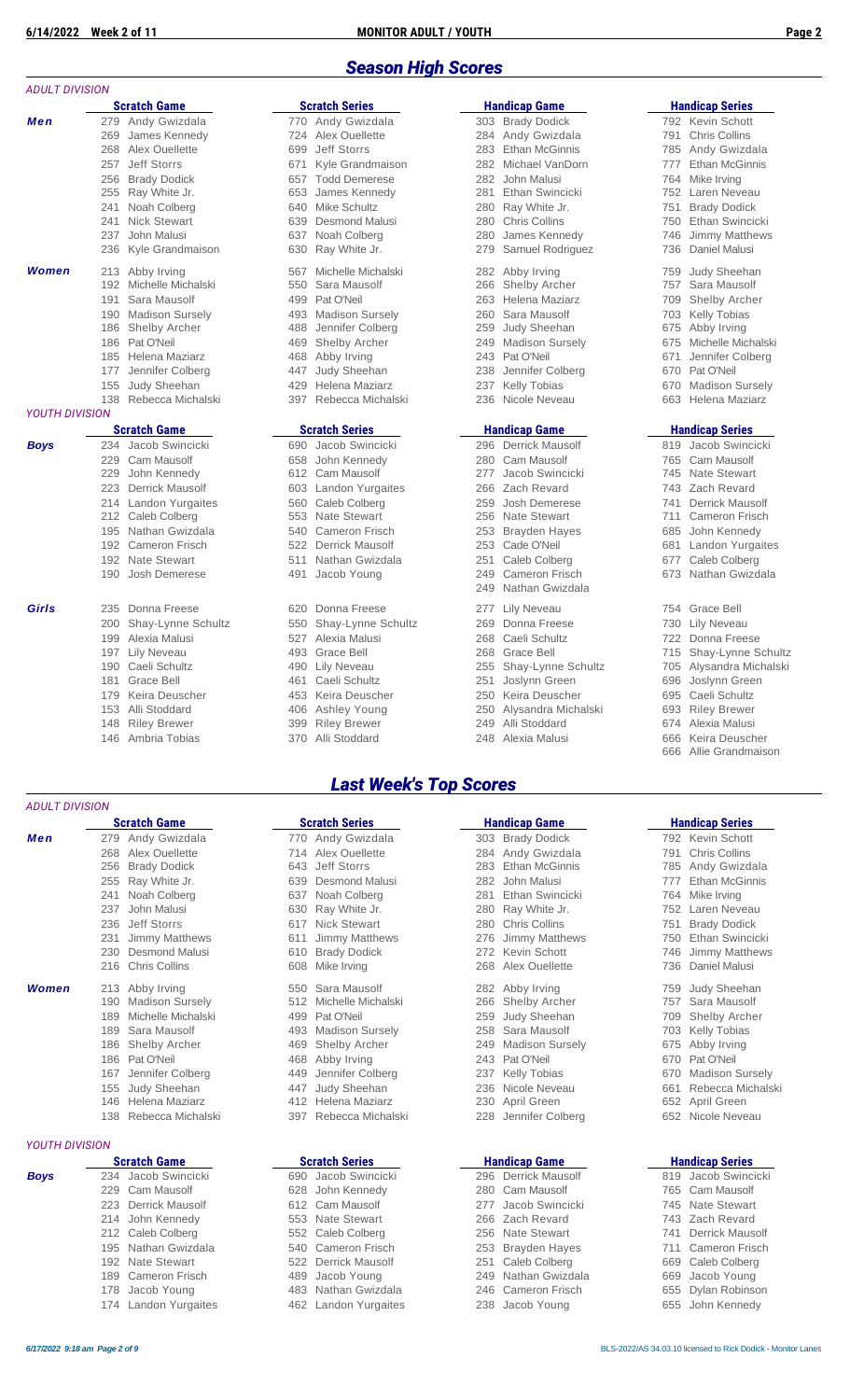| 6/14/2022 |                                                                    | <b>Week 2 of 11</b>                                                                                                                                                                       |                                                             | <b>MONITOR ADULT / YOUTH</b>                                                                                                                                                                                                                 |             |                                                             |                                                                                                                                                                                     |                                                      | Page 3                                                                                                                                                                                      |
|-----------|--------------------------------------------------------------------|-------------------------------------------------------------------------------------------------------------------------------------------------------------------------------------------|-------------------------------------------------------------|----------------------------------------------------------------------------------------------------------------------------------------------------------------------------------------------------------------------------------------------|-------------|-------------------------------------------------------------|-------------------------------------------------------------------------------------------------------------------------------------------------------------------------------------|------------------------------------------------------|---------------------------------------------------------------------------------------------------------------------------------------------------------------------------------------------|
|           |                                                                    |                                                                                                                                                                                           |                                                             | <b>Last Week's Top Scores - Continued</b>                                                                                                                                                                                                    |             |                                                             |                                                                                                                                                                                     |                                                      |                                                                                                                                                                                             |
| Girls     | 235<br>197<br>190<br>190<br>181<br>163<br>150<br>146<br>141<br>138 | Donna Freese<br><b>Lily Neveau</b><br>Caeli Schultz<br>Shay-Lynne Schultz<br>Grace Bell<br>Keira Deuscher<br>Alexia Malusi<br>Ambria Tobias<br><b>Riley Brewer</b><br>Alysandra Michalski | 620<br>550<br>493<br>461<br>447<br>399<br>390<br>369<br>359 | Donna Freese<br>Shay-Lynne Schultz<br>Grace Bell<br>490 Lily Neveau<br>Caeli Schultz<br>Keira Deuscher<br><b>Riley Brewer</b><br>Alexia Malusi<br>Alysandra Michalski<br>Ambria Tobias<br>359 Kayla Jones<br><b>Individual High Averages</b> |             | 277<br>269<br>268<br>268<br>251<br>245<br>244<br>239<br>239 | Lily Neveau<br>Donna Freese<br>Caeli Schultz<br>Grace Bell<br>Joslynn Green<br>250 Alysandra Michalski<br>Shay-Lynne Schultz<br>Ambria Tobias<br>Ella Neveau<br><b>Riley Brewer</b> | 722<br>715<br>705<br>696<br>695<br>693<br>666<br>665 | 754 Grace Bell<br>730 Lily Neveau<br>Donna Freese<br>Shay-Lynne Schultz<br>Alysandra Michalski<br>Joslynn Green<br>Caeli Schultz<br><b>Riley Brewer</b><br>Allie Grandmaison<br>Ella Neveau |
| Men       |                                                                    | 240.50 Andy Gwizdala<br>239.67 Alex Ouellette<br>223.67 Jeff Storrs<br>223.67 Kyle Grandmais<br>219.00 Todd Demeres                                                                       |                                                             | <b>Women</b> 179.83 Michelle Michal<br>168.17 Sara Mausolf<br>166.33 Pat O'Neil<br>164.33 Madison Sursel<br>156.17 Jennifer Colber                                                                                                           | <b>Boys</b> |                                                             | 214.33 John Kennedy<br>206.33 Jacob Swincicki<br>188.67 Cam Mausolf<br>185.33 Caleb Colberg<br>177.50 Landon Yurgait                                                                | <b>Girls</b>                                         | 199.33 Donna Freese<br>176.00 Shay-Lynne Sc<br>152.83 Alexia Malusi<br>152.33 Lily Neveau<br>150.00 Keira Deusche                                                                           |

212.33 Noah Colberg 154.83 Abby Irving 173.17 Cameron Frisc 148.67 Caeli Schultz

| <b>Team Rosters</b> |                      |  |                       |  |                        |  |                      |  |
|---------------------|----------------------|--|-----------------------|--|------------------------|--|----------------------|--|
|                     | 196.17 James Kenned  |  | 131.83 Judy Sheehan   |  | 161.17 Derrick Mausolf |  | 123.33 Alli Stoddard |  |
|                     | 206.17 Ray White Jr. |  | 132.33 Rebecca Michal |  | 163.33 Jacob Young     |  | 127.00 Riley Brewer  |  |
|                     | 207.33 Nick Stewart  |  | 140.17 Helena Maziarz |  | 165.67 Nathan Gwizdal  |  | 135.33 Ashley Young  |  |
|                     | 210.17 Desmond Malu  |  | 149.00 Shelby Archer  |  | 171.17 Nate Stewart    |  | 148.67 Grace Bell    |  |

#### **1 - JEFF'S PRO SHOP**

| <b>Name</b>          | <b>Avg HDCP</b> |        | <b>Pins Gms</b> |                           | $-1$ - $-2$ - $-3$ - |  | <b>High</b><br><b>Total Game Sers</b> | High |
|----------------------|-----------------|--------|-----------------|---------------------------|----------------------|--|---------------------------------------|------|
| <b>Brayden Hayes</b> |                 | 58 154 | 353             | 6 98 51 32 181 98 181     |                      |  |                                       |      |
| <b>Jeff Storrs</b>   | 223             | 6      | 1342            | 6 215 236 192 643 257 699 |                      |  |                                       |      |

### **2 - MOMMY & ME**

| <b>Name</b>   | <b>Avg HDCP</b> |        | <b>Pins Gms</b> |   |                           | $-1$ - $-2$ - $-3$ - |  | <b>High</b><br><b>Total Game Sers</b> | <b>High</b> |
|---------------|-----------------|--------|-----------------|---|---------------------------|----------------------|--|---------------------------------------|-------------|
| Alexis Irving |                 | 64 149 | 385             | 6 |                           |                      |  | 68 54 61 183 79 202                   |             |
| Abby Irving   | 154             | 68     | 929             |   | 6 213 127 128 468 213 468 |                      |  |                                       |             |

#### **3 - THE LEGENDS**

| <b>Name</b>        | <b>Avg HDCP</b> |        | <b>Pins Gms</b> |                           |  | High<br>$-1$ - $-2$ - $-3$ - Total Game Sers | High |
|--------------------|-----------------|--------|-----------------|---------------------------|--|----------------------------------------------|------|
| Jamie Johnson      |                 | 36 174 | 218             | 6 27 37 52 116 52 116     |  |                                              |      |
| Michelle Michalski | 179             | 45     | 1079            | 6 189 180 143 512 192 567 |  |                                              |      |

#### **4 - ULTIMATE DUO**

| <b>Name</b>           | <b>Avg HDCP</b> |        | <b>Pins Gms</b> |  |  | <b>High</b><br>$-1$ - $-2$ - $-3$ - Total Game Sers | <b>High</b> |
|-----------------------|-----------------|--------|-----------------|--|--|-----------------------------------------------------|-------------|
| <b>Coby Matthews</b>  |                 | 64 149 | 388             |  |  | 6 76 52 42 170 77 218                               |             |
| <b>Jimmy Matthews</b> | 191             | -35    | 1150            |  |  | 6 194 231 186 611 231 611                           |             |

#### **5 - DIAMOND SQUAD**

|                           |                 |     |                 |   |    |                |       |        | <b>High</b>       | <b>High</b> |
|---------------------------|-----------------|-----|-----------------|---|----|----------------|-------|--------|-------------------|-------------|
| <b>Name</b>               | <b>Avg HDCP</b> |     | <b>Pins Gms</b> |   |    | $-1$ $-2$ $-2$ | $-3-$ |        | <b>Total Game</b> | Sers        |
| <b>Scarlett Brissette</b> | 51              | 161 | 307             | 6 | 35 | 64             | 56    | 155 64 |                   | 155         |
| <b>Samuel Rodriguez</b>   | 171             | 53  | 514             | 3 |    |                |       |        | 0 226 514         |             |
| Adam Hoffman              | 193             | 33  | 580             | 3 |    | 183 195 202    |       |        | 580 202 580       |             |

### **6 - GREEN GREMLINS**

|                    |                 |         |                 |    |       |                      |  | <b>High</b>            | High |
|--------------------|-----------------|---------|-----------------|----|-------|----------------------|--|------------------------|------|
| <b>Name</b>        | <b>Avg HDCP</b> |         | <b>Pins Gms</b> |    |       | $-1$ - $-2$ - $-3$ - |  | <b>Total Game Sers</b> |      |
| Joslynn Green      |                 | 108 109 | 653             | 6  |       |                      |  | 85 135 128 348 135 348 |      |
| <b>Kevin Green</b> | 186             | 39      | 559             | -3 |       |                      |  | 0 212 559              |      |
| April Green        |                 | 102 115 | 307             |    | 3 115 | 93                   |  | 99 307 115 307         |      |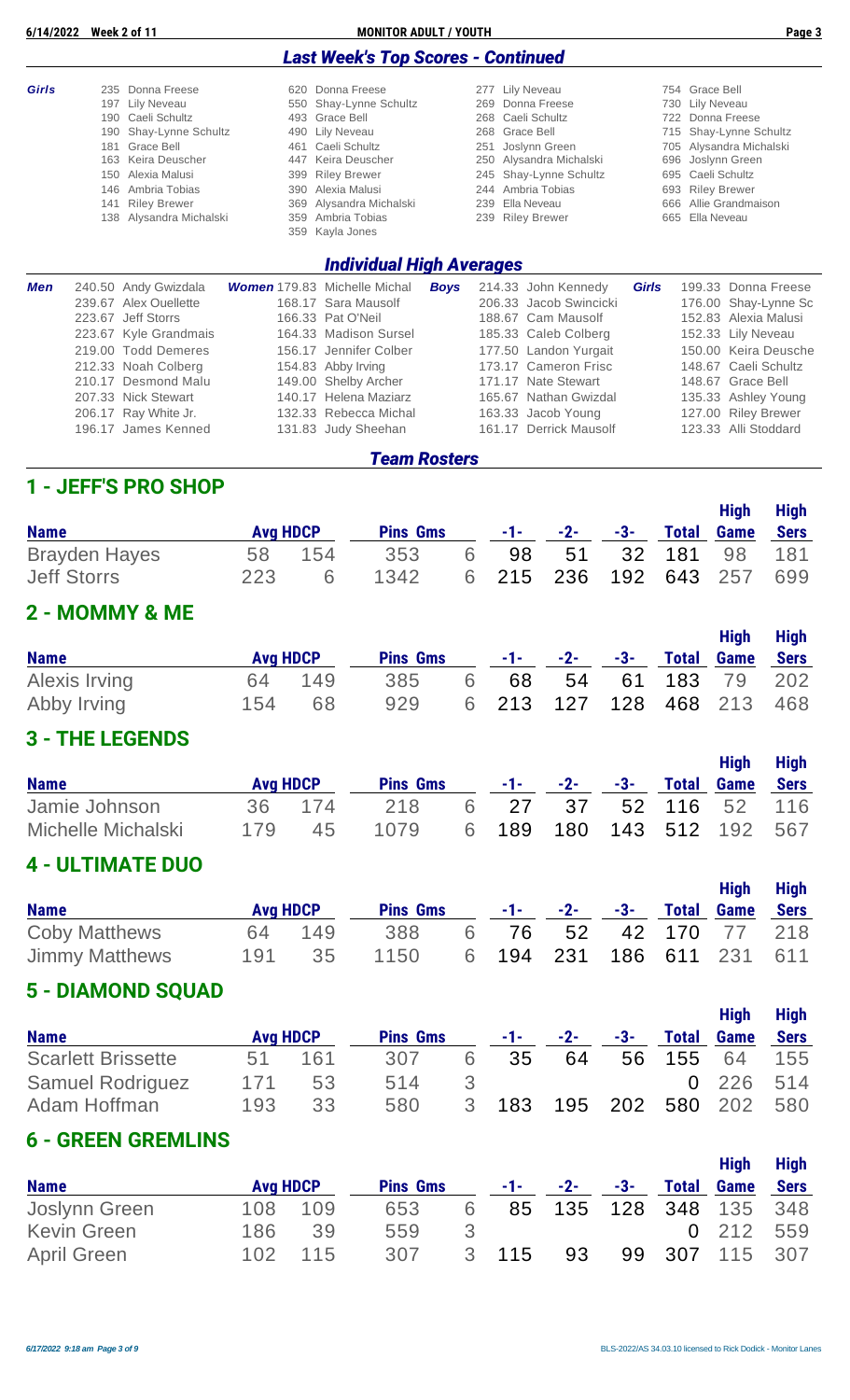| 6/14/2022 Week 2 of 11             |                 |                       | <b>MONITOR ADULT / YOUTH</b> |                                                    |           |              |              |                     |                            | Page 4                     |
|------------------------------------|-----------------|-----------------------|------------------------------|----------------------------------------------------|-----------|--------------|--------------|---------------------|----------------------------|----------------------------|
| <b>7 - OPEN FRAMES</b>             |                 |                       |                              |                                                    |           |              |              |                     |                            |                            |
|                                    |                 |                       |                              |                                                    |           |              |              |                     | <b>High</b>                | <b>High</b>                |
| <b>Name</b>                        |                 | <b>Avg HDCP</b>       | <b>Pins Gms</b>              |                                                    | -1-       | $-2-$        | $-3-$        | <b>Total</b>        | <b>Game</b>                | <b>Sers</b>                |
| <b>Ally Campbell</b>               | 68              | 145                   | 409                          | 6                                                  | 76        | 63           | 70           | 209                 | 85                         | 209                        |
| <b>Michael VanDorn</b>             | 148             | 73                    | 893                          | 6                                                  | 131       | 122          | 146          | 399                 | 223                        | 494                        |
| 8 - THE SCHOTT'S                   |                 |                       |                              |                                                    |           |              |              |                     |                            |                            |
| <b>Name</b>                        | <b>Avg HDCP</b> |                       | <b>Pins Gms</b>              |                                                    | -1-       | $-2-$        | $-3-$        | <b>Total</b>        | <b>High</b><br><b>Game</b> | <b>High</b><br><b>Sers</b> |
| <b>Brenden Schott</b>              | 97              | 119                   | 584                          | 6                                                  | 104       | 72           | 105          | 281                 | 121                        | 303                        |
| <b>Kevin Schott</b>                | 159             | 63                    | 954                          | 6                                                  | 173       | 181          | 189          | 543                 | 189                        | 543                        |
| 9 - MC2                            |                 |                       |                              |                                                    |           |              |              |                     |                            |                            |
|                                    |                 |                       |                              |                                                    |           |              |              |                     | <b>High</b>                | <b>High</b>                |
| <b>Name</b>                        |                 | <b>Avg HDCP</b>       | <b>Pins Gms</b>              |                                                    | -1-       | $-2-$        | $-3-$        | <b>Total</b>        | <b>Game</b>                | <b>Sers</b>                |
| <b>Bradley McFarland</b>           | 98              | 118                   | 588                          | 6                                                  | 82        | 96           | 92           | 270                 | 124                        | 318                        |
| <b>Chris McFarland</b>             | 141             | 80                    | 848                          | 6                                                  | 127       | 116          | 183          | 426                 | 183                        | 426                        |
| <b>10 - THE ALLEY KATS</b>         |                 |                       |                              |                                                    |           |              |              |                     |                            |                            |
|                                    |                 |                       |                              |                                                    |           |              |              |                     | <b>High</b>                | <b>High</b>                |
| <b>Name</b><br>Ambria Tobias       | 120             | <b>Avg HDCP</b><br>99 | <b>Pins Gms</b><br>722       | 6                                                  | -1-<br>93 | $-2-$<br>120 | $-3-$<br>146 | <b>Total</b><br>359 | <b>Game</b><br>146         | <b>Sers</b><br>363         |
| <b>Kelly Tobias</b>                | 110             | 108                   | 665                          | 6                                                  | 119       | 122          | 117          | 358                 | 122                        | 358                        |
|                                    |                 |                       |                              |                                                    |           |              |              |                     |                            |                            |
| 11 - IDK                           |                 |                       |                              |                                                    |           |              |              |                     |                            |                            |
|                                    |                 |                       |                              |                                                    |           |              |              |                     | <b>High</b>                | <b>High</b>                |
| <b>Name</b>                        |                 | <b>Avg HDCP</b>       | <b>Pins Gms</b>              |                                                    | -1-       | $-2-$        | $-3-$        | <b>Total</b>        | <b>Game</b>                | <b>Sers</b>                |
| Ella Neveau<br><b>Diane Putnam</b> | 83<br>124       | 132<br>95             | 499<br>374                   | 6                                                  | 73        | 83           | 104          | 260<br>$\Omega$     | 104<br>134                 | 260<br>374                 |
| <b>Nicole Neveau</b>               | 101             | 116                   | 304                          | $\mathfrak{S}% _{C}=\mathfrak{S}_{C}^{\ast }$<br>3 | 89        | 120          | 95           | 304                 | 120                        | 304                        |
|                                    |                 |                       |                              |                                                    |           |              |              |                     |                            |                            |
| <b>12 - MINER MAYHEM</b>           |                 |                       |                              |                                                    |           |              |              |                     |                            |                            |
|                                    |                 |                       |                              |                                                    |           |              |              |                     | <b>High</b>                | <b>High</b>                |
| <b>Name</b>                        | <b>Avg HDCP</b> |                       | <b>Pins Gms</b>              |                                                    | $-1-$     | $-2-$        | $-3-$        | <b>Total</b>        | <b>Game</b>                | <b>Sers</b>                |
| <b>Cody Miner</b>                  | 101             | 116                   | 608                          | 6                                                  | 114       | 94           | 86           | 294                 | 115                        | 314                        |
| <b>Gary Minor</b>                  | 190             | 36                    | 1143                         | 6                                                  | 195       | 172          | 166          | 533                 | 227                        | 610                        |
| <b>13 - GRANDMAISON</b>            |                 |                       |                              |                                                    |           |              |              |                     |                            |                            |
| <b>Name</b>                        |                 | <b>Avg HDCP</b>       | <b>Pins Gms</b>              |                                                    | $-1-$     | $-2-$        | $-3-$        | <b>Total</b>        | <b>High</b><br>Game        | <b>High</b><br><b>Sers</b> |
| <b>Allie Grandmaison</b>           | 88              | 127                   | 533                          | 6                                                  | 72        | 105          | 99           | 276                 | 105                        | 276                        |
| Kyle Grandmaison                   | 223             | 6                     | 671                          | 3                                                  |           |              |              | $\Omega$            | 236                        | 671                        |
| <b>Madison Sursely</b>             | 164             | 59                    | 493                          | 3                                                  | 190       | 142          | 161          | 493                 | 190                        | 493                        |
|                                    |                 |                       |                              |                                                    |           |              |              |                     |                            |                            |
| <b>14 - BOWLINATORS</b>            |                 |                       |                              |                                                    |           |              |              |                     | <b>High</b>                | Hiah                       |

| <b>Name</b>          | <b>Avg HDCP</b> |         | <b>Pins Gms</b> |                           |  | $-1$ - $-2$ - $-3$ - Total Game Sers | ungu ngu |
|----------------------|-----------------|---------|-----------------|---------------------------|--|--------------------------------------|----------|
| <b>Carson Shank</b>  |                 | 103 114 | 619             | 6 92 96 108 296 135 323   |  |                                      |          |
| <b>Shelby Archer</b> |                 | 149 72  | 894             | 6 151 132 186 469 186 469 |  |                                      |          |

# **15 - LIVIN' ON A SPARE**

| <b>Name</b>      | <b>Avg HDCP</b> |         | <b>Pins Gms</b> |                           |  | <b>High</b><br>$-1$ - $-2$ - $-3$ - Total Game Sers | High |
|------------------|-----------------|---------|-----------------|---------------------------|--|-----------------------------------------------------|------|
| Dylan Robinson   |                 | 141 80  | 851             | 6 124 159 138 421 159 430 |  |                                                     |      |
| Natalie Robinson |                 | 102 115 | 615             | 6 67 105 116 288 126 327  |  |                                                     |      |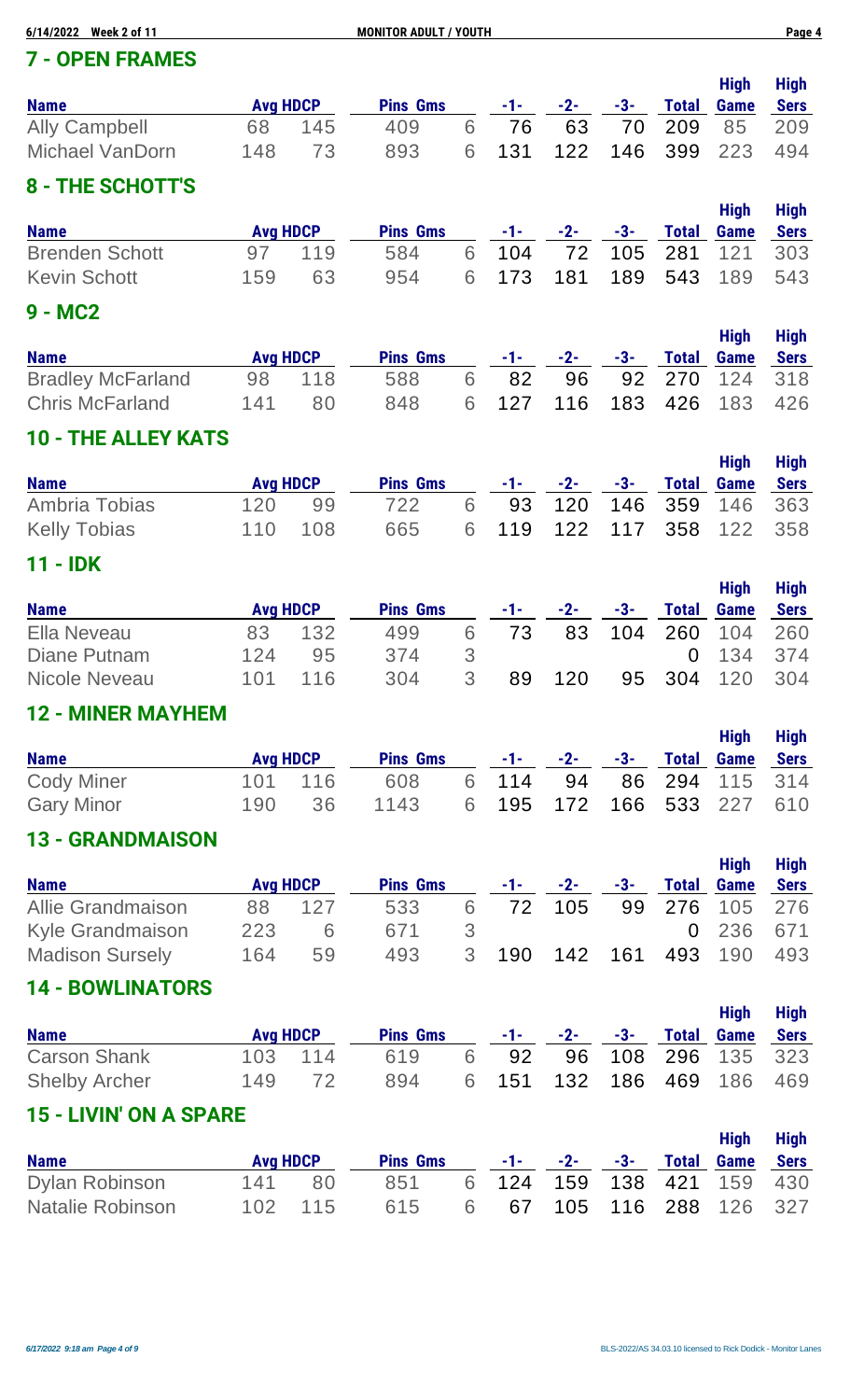| 6/14/2022 Week 2 of 11 | <b>MONITOR ADULT / YOUTH</b> |                 |                 |   |     |       |     |          |                     |                            |  |  |
|------------------------|------------------------------|-----------------|-----------------|---|-----|-------|-----|----------|---------------------|----------------------------|--|--|
| <b>16 - COLLINS</b>    |                              |                 |                 |   |     |       |     |          |                     |                            |  |  |
| <b>Name</b>            |                              | <b>Avg HDCP</b> | <b>Pins Gms</b> |   | -1- | $-2-$ | -3- | Total    | <b>High</b><br>Game | <b>High</b><br><b>Sers</b> |  |  |
| <b>Carter Collins</b>  | 117                          | 101             | 351             | 3 |     |       |     | $\Omega$ | 124 351             |                            |  |  |
| <b>Payton Collins</b>  | 93                           | 123             | 281             | 3 | 85  | 93    | 103 | 281      | 103                 | 281                        |  |  |

# **17 - LN**

| <b>Name</b>        | <b>Avg HDCP</b> |      | <b>Pins Gms</b> |  | $-1$ - $-2$ - $-3$ - Total Game Sers |  | High | <b>High</b> |
|--------------------|-----------------|------|-----------------|--|--------------------------------------|--|------|-------------|
| <b>Lily Neveau</b> | $152 \t 70$     |      | 914             |  | 6 146 197 147 490 197 490            |  |      |             |
| Laren Neveau       | 145             | - 76 | 872             |  | 6 161 162 159 482 162 482            |  |      |             |

Chris Collins 179 45 1074 6 216 190 193 599 216 599

#### **18 - PINHEADS**

| <b>Name</b>         | <b>Avg HDCP</b> |     | <b>Pins Gms</b> |  | $-1$ - $-2$ - $-3$ - Total Game Sers |  | <b>High</b> | <b>High</b> |
|---------------------|-----------------|-----|-----------------|--|--------------------------------------|--|-------------|-------------|
| <b>Riley Brewer</b> | 127             | -92 | 762             |  | 6 124 134 141 399 148 399            |  |             |             |
| Helena Maziarz      | 140.            | -81 | 841             |  | 6 134 146 132 412 185 429            |  |             |             |

#### **19 - SOUL CRUSHERS**

| <b>Name</b>           | <b>Avg HDCP</b> |     | <b>Pins Gms</b> |                           | $-1$ - $-2$ - $-3$ - Total Game Sers |  | <b>High</b> | High |
|-----------------------|-----------------|-----|-----------------|---------------------------|--------------------------------------|--|-------------|------|
| Zach Revard           | 134             | -86 | 806             | 6 167 139 140 446 167 446 |                                      |  |             |      |
| <b>Ethan McGinnis</b> | 146             | 75  | 878             | 6 131 177 190 498 190 498 |                                      |  |             |      |

# **20 - PAVERS PLUS**

| <b>Name</b>         | <b>Avg HDCP</b> |    | <b>Pins Gms</b> |                           | $-1$ - $-2$ - $-3$ - Total Game Sers |  | High | <b>High</b> |
|---------------------|-----------------|----|-----------------|---------------------------|--------------------------------------|--|------|-------------|
| Caleb Behm          | 148 73          |    | 888             | 6 146 133 146 425 166 463 |                                      |  |      |             |
| <b>Brandon Behm</b> | 183             | 42 | 1100            | 6 169 176 180 525 204 575 |                                      |  |      |             |

#### **21 - CURVING**

| <b>Name</b>    | <b>Avg HDCP</b> |      | <b>Pins Gms</b> |  | $-1$ - $-2$ - $-3$ - Total Game Sers | High | <b>High</b> |
|----------------|-----------------|------|-----------------|--|--------------------------------------|------|-------------|
| Keira Deuscher | 150 72          |      | 900             |  | 6 133 151 163 447 179 453            |      |             |
| Mike Irving    | 187             | - 38 | 1124            |  | 6 194 201 213 608 213 608            |      |             |

### **22 - BIG & SMALL**

| <b>Name</b>     | <b>Avg HDCP</b> |     | <b>Pins Gms</b> |                           |  | <b>High</b><br>$-1$ - $-2$ - $-3$ - Total Game Sers | High |
|-----------------|-----------------|-----|-----------------|---------------------------|--|-----------------------------------------------------|------|
| Markus Herrera  | 125             | 94  | 753             | 6 115 125 94 334 164 419  |  |                                                     |      |
| Michael Herrera | 174             | .50 | 1049            | 6 176 181 161 518 223 531 |  |                                                     |      |

#### **23 - DUMB & DUMBER**

|                       |                 |                 |                           |  | <b>High</b>                          | High |
|-----------------------|-----------------|-----------------|---------------------------|--|--------------------------------------|------|
| <b>Name</b>           | <b>Avg HDCP</b> | <b>Pins Gms</b> |                           |  | $-1$ - $-2$ - $-3$ - Total Game Sers |      |
| <b>Cameron Frisch</b> | 173 51          | 1039            | 6 189 163 188 540 192 540 |  |                                      |      |
| Ray White Jr.         | 206 21          | 1237            | 6 255 179 196 630 255 630 |  |                                      |      |

### **24 - THE AVERAGE BOWLERS**

| <b>Name</b>          | <b>Avg HDCP</b> |              | <b>Pins Gms</b> |  | $-1$ - $-2$ - $-3$ - Total Game Sers | <b>High</b> | <b>High</b> |
|----------------------|-----------------|--------------|-----------------|--|--------------------------------------|-------------|-------------|
| <b>Josh Demerese</b> | 153             | 69           | 460             |  | 3 a143 a143 a143 429 190 460         |             |             |
| <b>Todd Demerese</b> | 219             | <sup>Q</sup> | 657             |  | 3 a209 a209 a209 627 235 657         |             |             |

#### **25 - C & M**

| <b>Name</b>            | <b>Avg HDCP</b> |    | <b>Pins Gms</b> |                           | $-1$ - $-2$ - $-3$ - Total Game | <b>High</b> | <b>High</b><br><b>Sers</b> |
|------------------------|-----------------|----|-----------------|---------------------------|---------------------------------|-------------|----------------------------|
| <b>Derrick Mausolf</b> | 161 62          |    | 967             | 6 159 140 223 522 223 522 |                                 |             |                            |
| Noah Colberg           | 212             | 16 | 637             | 3 196 200 241 637 241 637 |                                 |             |                            |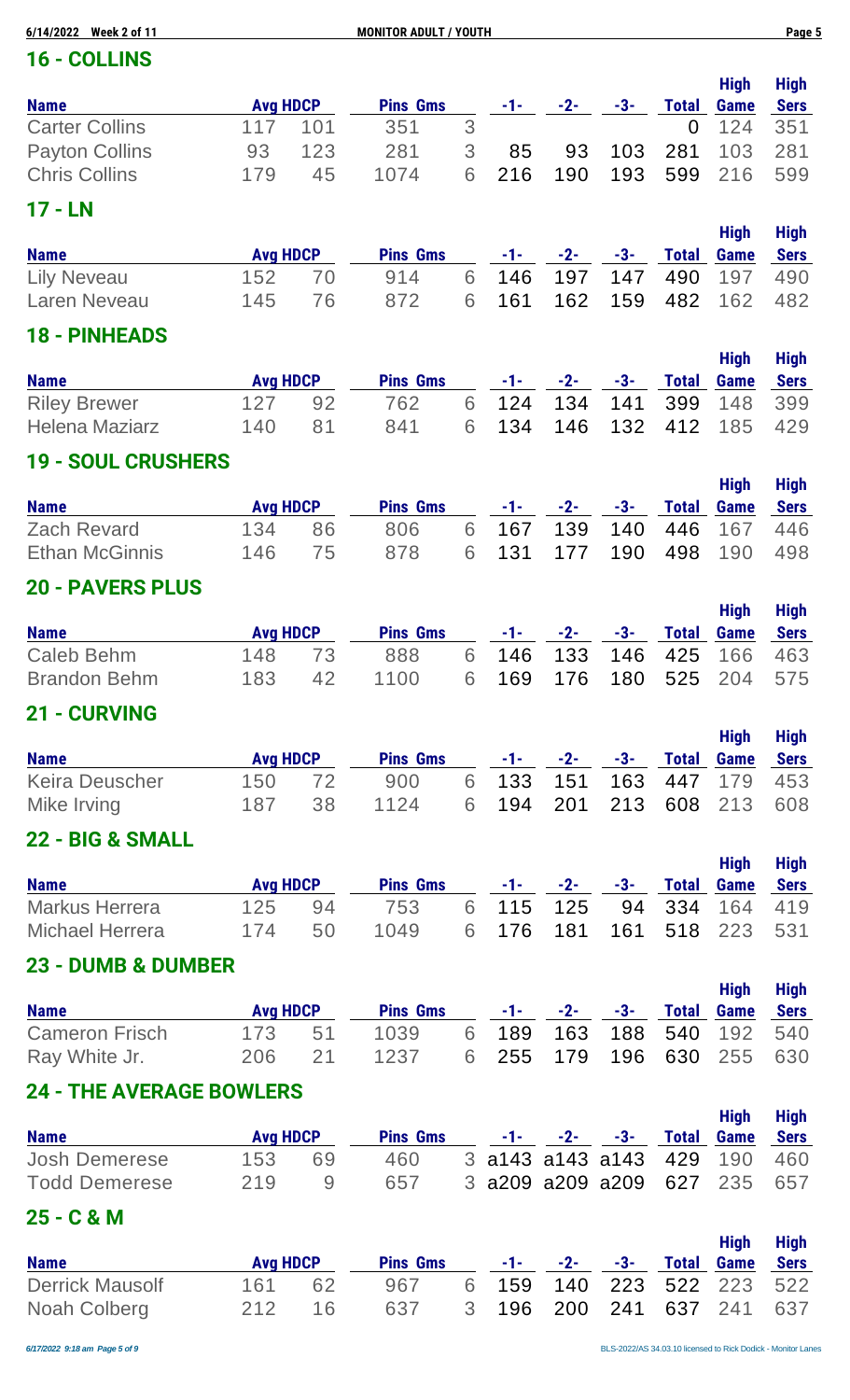| 6/14/2022 Week 2 of 11<br><b>MONITOR ADULT / YOUTH</b> |                 |    |                 |  |       |     |                         |              |             |             |
|--------------------------------------------------------|-----------------|----|-----------------|--|-------|-----|-------------------------|--------------|-------------|-------------|
| 26 - THE SOCKS                                         |                 |    |                 |  |       |     |                         |              |             |             |
|                                                        |                 |    |                 |  |       |     |                         |              | <b>High</b> | <b>High</b> |
| <b>Name</b>                                            | <b>Avg HDCP</b> |    | <b>Pins Gms</b> |  | $-1-$ | -2- | -3-                     | <b>Total</b> | Game        | <b>Sers</b> |
| <b>Alli Stoddard</b>                                   | 123             | 96 | 370             |  |       |     | 3 a113 a113 a113 339    |              | 153         | 370         |
| <b>Matt Stoddard</b>                                   | 176             | 48 | 529             |  |       |     | 3 a 166 a 166 a 166 498 |              | 186         | 529         |
| <b>27 - O'NEAL'S</b>                                   |                 |    |                 |  |       |     |                         |              |             |             |

| <b>Name</b> | <b>Avg HDCP</b> |    | <b>Pins Gms</b> |   |       | $-1$ $-2$ $-2$ | -3-     | Total | <b>High</b><br><b>Game</b> | <b>High</b><br>Sers |
|-------------|-----------------|----|-----------------|---|-------|----------------|---------|-------|----------------------------|---------------------|
| Cade O'Neil | 137             | 83 | 822             |   |       |                |         |       | 6 136 136 119 391 175 431  |                     |
| Cody O'Neil | 180             | 45 | 541             | 3 |       |                |         |       | 0 184 541                  |                     |
| Pat O'Neil  | 166             | 57 | 499             |   | 3 177 |                | 186 136 |       | 499 186                    | -499                |

#### **28 - COLBERG'S**

| <b>Name</b>      | <b>Avg HDCP</b> |     | <b>Pins Gms</b> |                           | $-1$ - $-2$ - $-3$ - Total Game Sers |  | High | <b>High</b> |
|------------------|-----------------|-----|-----------------|---------------------------|--------------------------------------|--|------|-------------|
| Caleb Colberg    | 185 40          |     | 1112            | 6 212 168 172 552 212 560 |                                      |  |      |             |
| Jennifer Colberg | 156             | -66 | 937             | 6 167 127 155 449 177 488 |                                      |  |      |             |

#### **29 - TEAM MAUSOLF**

|                    |                 |      |                 |                           |                                      |  | <b>High</b> | High |
|--------------------|-----------------|------|-----------------|---------------------------|--------------------------------------|--|-------------|------|
| <b>Name</b>        | <b>Avg HDCP</b> |      | <b>Pins Gms</b> |                           | $-1$ - $-2$ - $-3$ - Total Game Sers |  |             |      |
| <b>Cam Mausolf</b> | 188             | - 37 | 1132            | 6 189 194 229 612 229 612 |                                      |  |             |      |
| Sara Mausolf       | 168             | 55   | 1009            | 6 189 189 172 550 191 550 |                                      |  |             |      |

# **30 - DOUBLE TROUBLE**

| <b>Name</b>       | <b>Avg HDCP</b> |    | <b>Pins Gms</b> |  | $-1$ - $-2$ - $-3$ - Total Game Sers |  | <b>High</b> | <b>High</b> |
|-------------------|-----------------|----|-----------------|--|--------------------------------------|--|-------------|-------------|
| <b>Grace Bell</b> | 148 73          |    | 892             |  | 6 181 161 151 493 181 493            |  |             |             |
| Rod Bell          | 158             | 64 | 948             |  | 6 163 183 155 501 185 501            |  |             |             |

#### **31 - LIVING ON A DREAM**

| <b>Name</b>         | <b>Avg HDCP</b> |    | <b>Pins Gms</b> |  | $-1$ - $-2$ - $-3$ - Total Game Sers |  | High | <b>High</b> |
|---------------------|-----------------|----|-----------------|--|--------------------------------------|--|------|-------------|
| Kayla Jones         | 120             | 99 | 722             |  | 6 134 114 111 359 144 363            |  |      |             |
| <b>Judy Sheehan</b> | 131             | 89 | 791             |  | 6 155 144 148 447 155 447            |  |      |             |

### **32 - TEAM SWINCICKI**

| <b>Name</b>     | <b>Avg HDCP</b> |                 | <b>Pins Gms</b> |                           |  | <b>High</b><br>$-1$ - $-2$ - $-3$ - Total Game Sers | High |
|-----------------|-----------------|-----------------|-----------------|---------------------------|--|-----------------------------------------------------|------|
| Jacob Swincicki | 206             | $\overline{21}$ | 1238            | 6 223 233 234 690 234 690 |  |                                                     |      |
| Ethan Swincicki | 144             |                 | 869             | 6 191 162 127 480 191 480 |  |                                                     |      |

#### **33 - GWIZDALA'S**

|                      |                 |                  |                 |                           |  | <b>High</b>                          | High |
|----------------------|-----------------|------------------|-----------------|---------------------------|--|--------------------------------------|------|
| <b>Name</b>          | <b>Avg HDCP</b> |                  | <b>Pins Gms</b> |                           |  | $-1$ - $-2$ - $-3$ - Total Game Sers |      |
| Nathan Gwizdala      | 165             | - 58             | 994             | 6 139 195 149 483 195 511 |  |                                      |      |
| <b>Andy Gwizdala</b> | 240             | $\left( \right)$ | 1443            | 6 215 276 279 770 279 770 |  |                                      |      |

### **34 - DYNAMIC DUO**

| <b>Name</b>    | <b>Avg HDCP</b> |                  | <b>Pins Gms</b> |  |  | High<br>$-1$ - $-2$ - $-3$ - Total Game Sers | <b>High</b> |
|----------------|-----------------|------------------|-----------------|--|--|----------------------------------------------|-------------|
| Caeli Schultz  | 148 73          |                  | 892             |  |  | 6 112 159 190 461 190 461                    |             |
| Alex Ouellette | 239             | $\left( \right)$ | 1438            |  |  | 6 268 255 191 714 268 724                    |             |

### **35 - THE NATOR TATORS**

| <b>Name</b>         | <b>Avg HDCP</b> |    | <b>Pins Gms</b> |                           | $-1$ - $-2$ - $-3$ - Total Game |  | <b>High</b> | <b>High</b><br><b>Sers</b> |
|---------------------|-----------------|----|-----------------|---------------------------|---------------------------------|--|-------------|----------------------------|
| <b>Nate Stewart</b> | 171 53          |    | 1027            | 6 192 182 179 553 192 553 |                                 |  |             |                            |
| <b>Nick Stewart</b> | - 207           | 20 | 1244            | 6 209 195 213 617 241 627 |                                 |  |             |                            |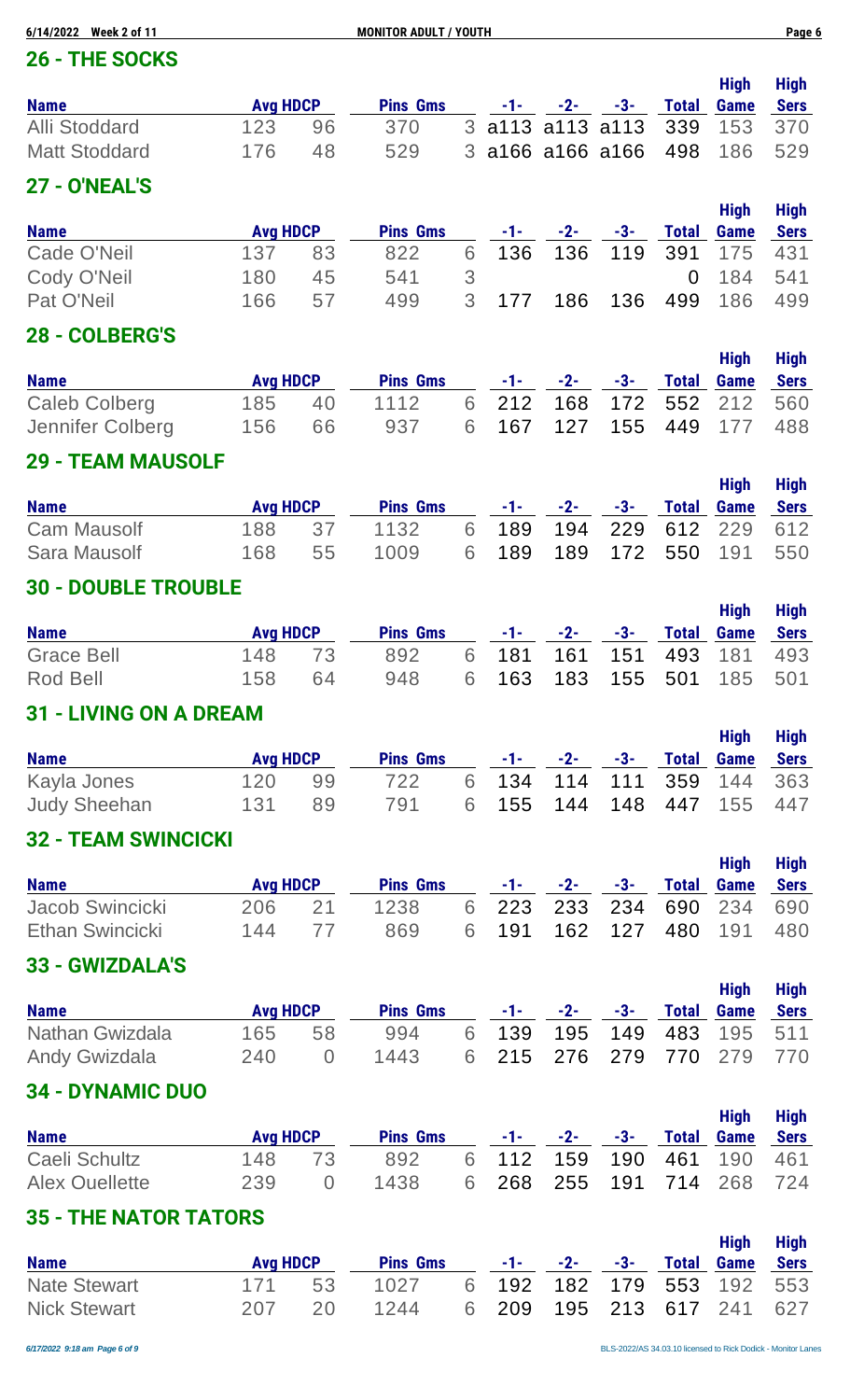| 6/14/2022<br><b>Week 2 of 11</b>             |                        |          | <b>MONITOR ADULT / YOUTH</b> |        |             |             |             |                     |                            | Page 7                     |
|----------------------------------------------|------------------------|----------|------------------------------|--------|-------------|-------------|-------------|---------------------|----------------------------|----------------------------|
| <b>36 - SPARE SHOOTERS</b>                   |                        |          |                              |        |             |             |             |                     |                            |                            |
| <b>Name</b>                                  | <b>Avg HDCP</b>        |          | <b>Pins Gms</b>              |        | -1-         | $-2-$       | $-3-$       | <b>Total</b>        | <b>High</b><br><b>Game</b> | <b>High</b><br><b>Sers</b> |
| Alysandra Michalski                          | 114                    | 104      | 686                          | 6      | 127         | 138         | 104         | 369                 | 138                        | 369                        |
| <b>James Michalski</b>                       | 187                    | 38       | 561                          | 3      |             |             |             | $\overline{0}$      | 206                        | 561                        |
| Rebecca Michalski                            | 132                    | 88       | 397                          | 3      | 138         | 126         | 133         | 397                 | 138                        | 397                        |
| 37 - B N L                                   |                        |          |                              |        |             |             |             |                     |                            |                            |
| <b>Name</b>                                  | <b>Avg HDCP</b>        |          | <b>Pins Gms</b>              |        | $-1-$       | $-2-$       | $-3-$       | <b>Total</b>        | <b>High</b><br><b>Game</b> | <b>High</b><br><b>Sers</b> |
| <b>Landon Yurgaites</b>                      | 177                    | 47       | 1065                         | 6      | 134         | 154         | 174         | 462                 | 214                        | 603                        |
| <b>Brady Dodick</b>                          | 190                    | 36       | 1143                         | 6      | 173         | 256         | 181         | 610                 | 256                        | 610                        |
| <b>38 - DELAYED RIVALS</b>                   |                        |          |                              |        |             |             |             |                     |                            |                            |
|                                              |                        |          | <b>Pins Gms</b>              |        |             |             |             |                     | <b>High</b>                | <b>High</b>                |
| <b>Name</b><br>Joseph Young                  | <b>Avg HDCP</b><br>159 | 63       | 477                          | 3      | -1-<br>a149 | -2-<br>a149 | -3-<br>a149 | <b>Total</b><br>447 | <b>Game</b><br>168         | <b>Sers</b><br>477         |
| <b>Spencer Halk</b>                          | 167                    | 56       | 1002                         | 6      | 164         | 150         | 142         | 456                 | 189                        | 546                        |
| <b>39 - DNA</b>                              |                        |          |                              |        |             |             |             |                     |                            |                            |
|                                              |                        |          |                              |        |             |             |             |                     | <b>High</b>                | <b>High</b>                |
| <b>Name</b>                                  | <b>Avg HDCP</b>        |          | <b>Pins Gms</b>              |        | -1-         | -2-         | -3-         | <b>Total</b>        | Game                       | <b>Sers</b>                |
| <b>Ashley Young</b><br><b>Desmond Malusi</b> | 135<br>210             | 85<br>18 | 406<br>1261                  | 3<br>6 | a125<br>204 | a125<br>230 | a125<br>205 | 375<br>639          | 141<br>230                 | 406<br>639                 |
|                                              |                        |          |                              |        |             |             |             |                     |                            |                            |
| 40 - M & M's                                 |                        |          |                              |        |             |             |             |                     | <b>High</b>                | <b>High</b>                |
| <b>Name</b>                                  | <b>Avg HDCP</b>        |          | <b>Pins Gms</b>              |        | $-1-$       | $-2-$       | $-3-$       | <b>Total</b>        | <b>Game</b>                | <b>Sers</b>                |
| Alexia Malusi                                | 152                    | 70       | 917                          | 6      | 112         | 150         | 128         | 390                 | 199                        | 527                        |
| <b>John Malusi</b>                           | 182                    | 43       | 1092                         | 6      | 237         | 137         | 176         | 550                 | 237                        | 550                        |
| <b>41 - SCHULTZ SQUARED</b>                  |                        |          |                              |        |             |             |             |                     |                            |                            |
| <b>Name</b>                                  | <b>Avg HDCP</b>        |          | <b>Pins Gms</b>              |        | -1-         | $-2-$       | $-3-$       | <b>Total</b>        | <b>High</b><br><b>Game</b> | <b>High</b><br><b>Sers</b> |
| <b>Shay-Lynne Schultz</b>                    | 176                    | 48       | 1056                         | 6      | 190         | 185         | 175         | 550                 | 200                        | 550                        |
| <b>Mike Schultz</b>                          | 188                    | 37       | 1131                         | 6      | 165         | 162         | 164         | 491                 | 225                        | 640                        |
| <b>42 - THE CRACKED PINS</b>                 |                        |          |                              |        |             |             |             |                     |                            |                            |
|                                              |                        |          |                              |        |             |             |             |                     | <b>High</b>                | <b>High</b>                |
| <b>Name</b>                                  | <b>Avg HDCP</b>        |          | <b>Pins Gms</b>              |        | $-1-$       | $-2-$       | $-3-$       | <b>Total</b>        | <b>Game</b>                | <b>Sers</b>                |
| Jacob Young<br><b>Daniel Malusi</b>          | 163<br>187             | 60<br>38 | 980<br>1126                  | 6<br>6 | 171<br>174  | 178<br>211  | 140<br>210  | 489<br>595          | 181<br>211                 | 491<br>595                 |
| <b>43 - TEAM KENNEDY</b>                     |                        |          |                              |        |             |             |             |                     |                            |                            |

| <b>Name</b>                   | <b>Avg HDCP</b> |          | <b>Pins Gms</b> |  | $-1$ - $-2$ - $-3$ - Total Game Sers                   |  | High High |  |
|-------------------------------|-----------------|----------|-----------------|--|--------------------------------------------------------|--|-----------|--|
| John Kennedy<br>James Kennedy | 214<br>196      | 14<br>30 | 1286<br>1177    |  | 6 201 213 214 628 229 658<br>6 187 159 178 524 269 653 |  |           |  |

# **44 - SIBLINGS RULE**

| <b>Name</b>          | <b>Avg HDCP</b> |     | <b>Pins Gms</b> |                           |  | <b>High</b><br>$-1$ - $-2$ - $-3$ - Total Game Sers | High |
|----------------------|-----------------|-----|-----------------|---------------------------|--|-----------------------------------------------------|------|
| Donna Freese         | 199 27          |     | 1196            | 6 235 215 170 620 235 620 |  |                                                     |      |
| <b>Ausith Freese</b> | 174             | .50 | 1049            | 6 167 178 173 518 211 531 |  |                                                     |      |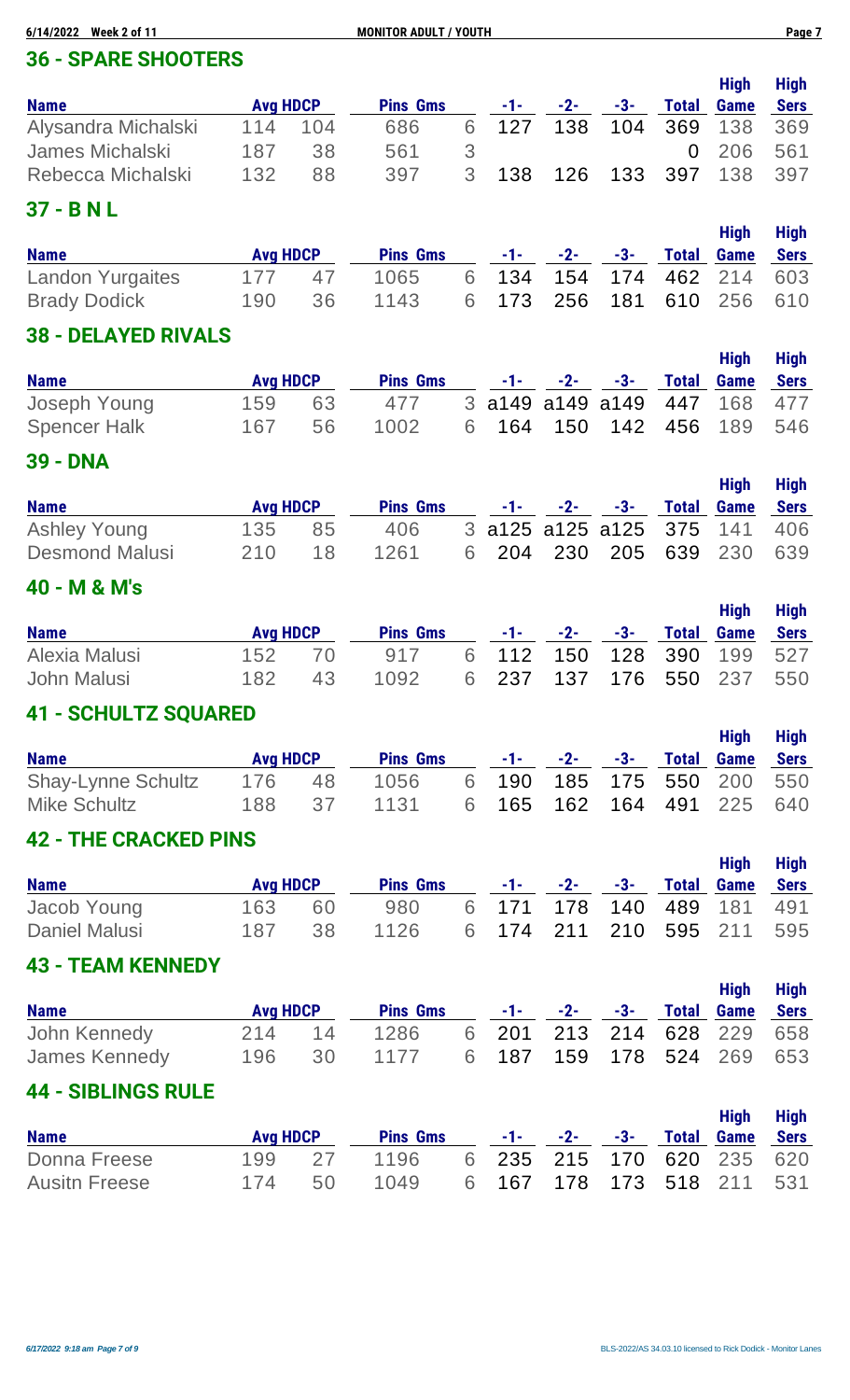|                                   | <b>Over All</b>         | <b>Men</b>              | <b>Women</b>   | <b>Boys</b>      | <b>Girls</b>            |
|-----------------------------------|-------------------------|-------------------------|----------------|------------------|-------------------------|
| How many people bowled            | 82                      | 28                      | 14             | 21               | 19                      |
| Number of games bowled            | 246                     | 84                      | 42             | 63               | 57                      |
| Actual average of week's scores   | 152.26                  | 186.87                  | 141.74         | 143.49           | 118.68                  |
| How many games above average      | 128                     | 44                      | 22             | 27               | 35                      |
| How many games below average      | 114                     | 39                      | 19             | 36               | 20                      |
| Pins above/below average per game | 3.89                    | 5.55                    | 3.81           | 0.06             | 5.74                    |
| How many people raised average    | 41                      | 16                      | 5              | $\overline{7}$   | 13                      |
| by this amount                    | 10.15                   | 12.49                   | 9.87           | 12.52            | 6.09                    |
| How many people went down         | 34                      | 11                      | 4              | 14               | 5                       |
| by this amount                    | $-7.64$                 | $-10.48$                | $-6.25$        | $-6.50$          | $-5.67$                 |
|                                   |                         |                         |                |                  |                         |
| League average before bowling     | 148.72                  | 181.63                  | 138.26         | 143.81           | 113.33                  |
| League average after bowling      | 150.62                  | 184.65                  | 140.00         | 143.65           | 116.01                  |
| Change in league average          | 1.91                    | 3.02                    | 1.74           | $-0.16$          | 2.68                    |
| 800s                              |                         |                         |                |                  |                         |
| 775s                              |                         |                         |                |                  |                         |
| 750s                              | 1                       | 1                       |                |                  |                         |
| 725s                              |                         |                         |                |                  |                         |
| 700s                              | 1                       | 1                       |                |                  |                         |
| 675s                              | 1                       |                         |                | 1                |                         |
| 650s                              |                         |                         |                |                  |                         |
| 625s                              | 5                       | 4                       |                | 1                |                         |
| 600s                              | 6                       | 4                       |                | 1                | 1                       |
| 575s                              | 3                       | 3                       |                |                  |                         |
| 550s                              | 5                       | 1                       | 1              | $\overline{c}$   | 1                       |
| 525s                              | 4                       | 3                       |                | 1                |                         |
| 500s                              | 6                       | 4                       | 1              | 1                |                         |
| 475s                              | 10                      | 4                       | $\sqrt{2}$     | 2                | $\overline{\mathbf{c}}$ |
| 450s                              | 5                       | 1                       | $\overline{2}$ | $\mathbf{1}$     | 1                       |
| 425s                              | 6                       | 1                       | $\overline{2}$ | $\overline{c}$   | 1                       |
| 400s                              | $\overline{\mathbf{c}}$ |                         | 1              | 1                |                         |
| below 400                         | 27                      | 1                       | 5              | 8                | 13                      |
| 300s                              |                         |                         |                |                  |                         |
| 275s                              | $\boldsymbol{2}$        | $\overline{\mathbf{c}}$ |                |                  |                         |
| 250s                              | 4                       | $\overline{\mathbf{4}}$ |                |                  |                         |
| 225s                              | 9                       | 5                       |                | 3                |                         |
| 200s                              | 21                      | 13                      |                | 6                |                         |
| 175s                              | 53                      | 30                      | 8              | 9                | 6                       |
| 150s                              | 43                      | 21                      | 6              | 9                | 7                       |
| 125s                              | 48                      | 7                       | 15             | 14               | 12                      |
| 100s                              | 26                      | $\mathbf{2}$            | 7              | $\boldsymbol{7}$ | 10                      |
| below 100                         | 40                      |                         | 5              | 15               | 20                      |
|                                   |                         |                         |                |                  |                         |